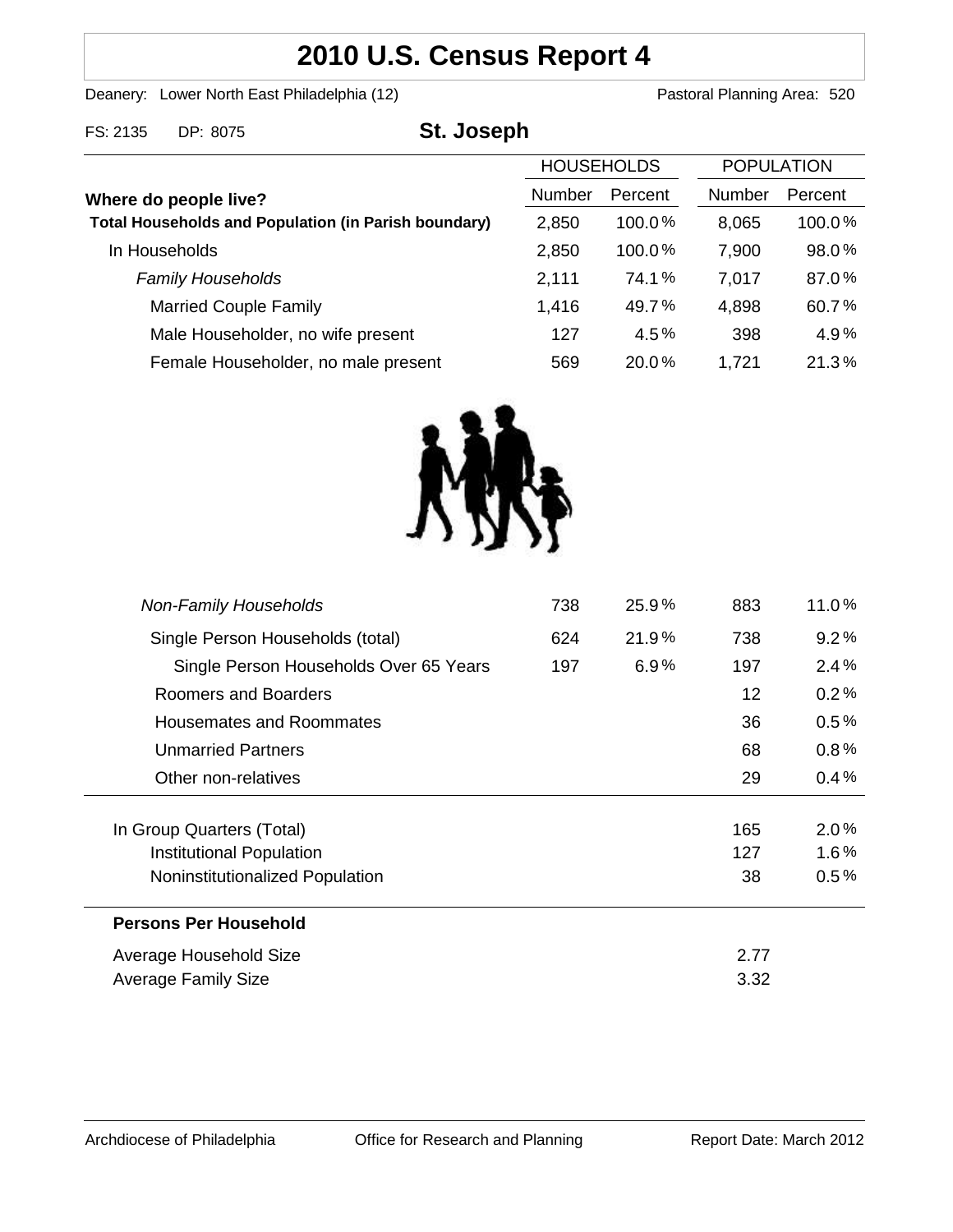# **2010 U.S. Census Report 4**

Deanery: Lower North East Philadelphia (12) Deanery: Lower North East Philadelphia (12)

FS: 2135 DP: 8075 **St. Joseph**

|                                                      | <b>POPULATION</b> |         |
|------------------------------------------------------|-------------------|---------|
| Where do Children - Under Age 18 Live?               | Number            | Percent |
| Total Children - Under Age 18 (in Parish boundary)   | 1,922             | 100.0%  |
| In Households                                        | 1,922             | 100.0%  |
| Householder or spouse is under 18                    | 1                 | 0.0%    |
| With Related:                                        |                   |         |
| Married-Couple Family                                | 1,142             | 59.4%   |
| Male Householder, No Wife Present                    | 80                | 4.1%    |
| Female Householder, No Husband Present               | 432               | 22.5%   |
| <b>Other Related Householder</b>                     | 59                | 3.1%    |
| <b>With Non-Relatives</b>                            | 26                | 1.3%    |
| Grandparent Householder                              | 181               | 9.4%    |
| In Group Quarters                                    | 0                 | 0.0%    |
| Institutionalized population                         | 0                 | 0.0%    |
| Noninstitutionalized population                      | 0                 | 0.0%    |
| Where do Adults - Age 65 and Older - Live?           |                   |         |
| Total Adults - Age 65 and Older (in Parish boundary) | 1,030             | 100.0%  |
| In Households                                        | 924               | 89.7%   |
| Family Households:                                   | 701               | 68.1%   |
| Is Householder or Spouse                             | 539               | 52.3%   |
| With Other Relative Householder                      | 42                | 4.1%    |
| With Non-Related Householder                         | $\overline{7}$    | 0.7%    |
| is Parent                                            | 86                | 8.3%    |
| is Parent-in-Law                                     | 28                | 2.7%    |
| In Non-family Households:                            | 223               | 21.6%   |
| Male Living Alone                                    | 54                | 5.2%    |
| Male not Living Alone                                | 5                 | $0.5\%$ |
| Female Living Alone                                  | 143               | 13.8%   |
| Female not Living Alone                              | 8                 | 0.8%    |
| Other                                                | 12                | 1.2%    |
| In Group Quarters                                    | 107               | 10.3%   |
| Institutionalized population                         | 95                | 9.2%    |
| Noninstitutionalized population                      | 12                | 1.1%    |
| Housing Units in the Parish boundary                 |                   |         |
| <b>Total Housing Units</b>                           | 2,987             | 100.0%  |
| Occupied                                             | 2,850             | 95.4%   |
| Owner-Occupied                                       | 2,246             | 75.2%   |
| Renter-Occupied<br>110                               | 604               | 20.2%   |
| Vacant                                               | 138               | 4.6%    |

Archdiocese of Philadelphia **Office for Research and Planning** Report Date: March 2012